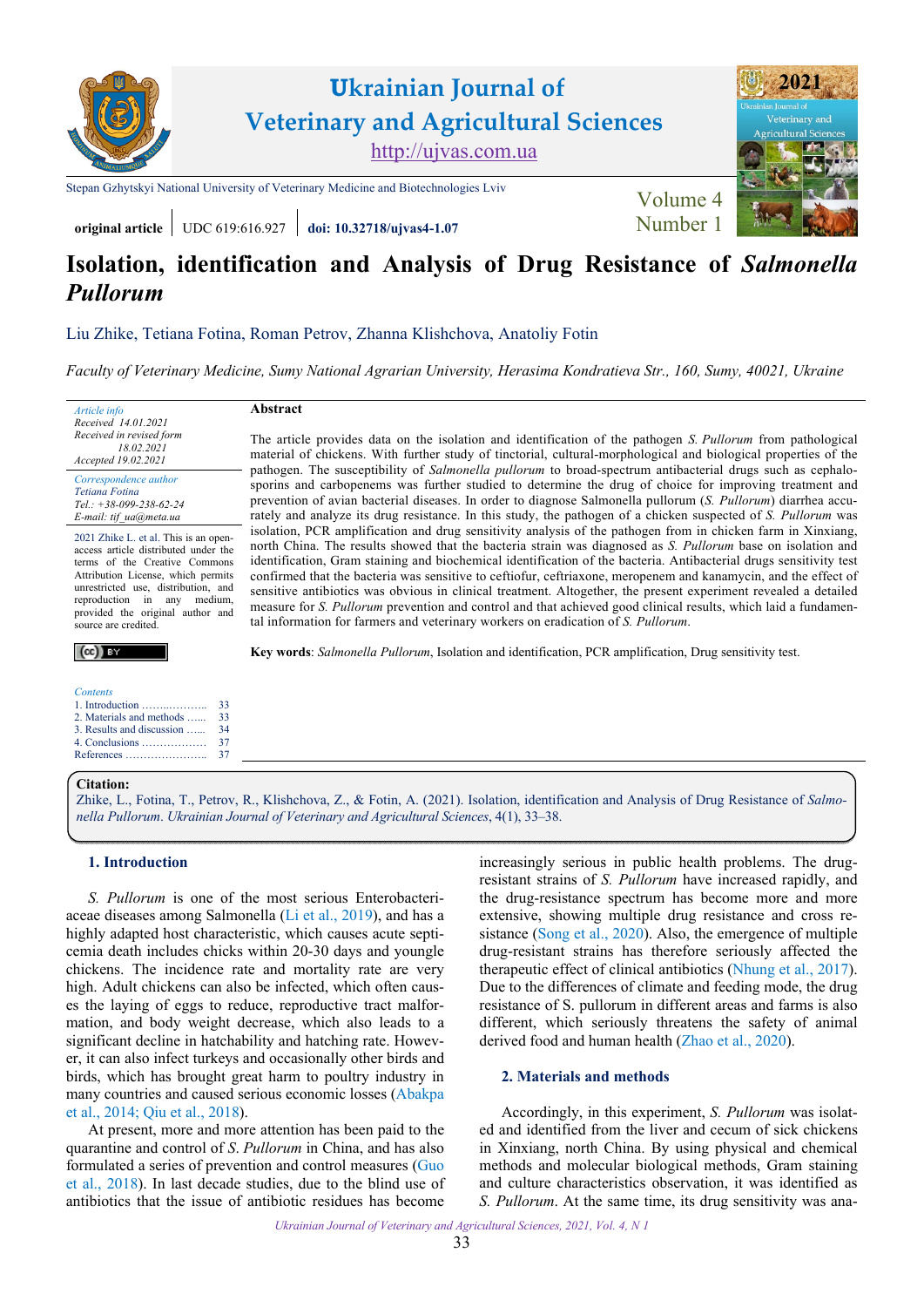<span id="page-1-0"></span>lyzed to assess the presence of drug resistance. The findings of this study was to provide basic data in the prevention and treatment of the bacterial infectious diseases for future option of antibiotics.

# **2.1 Sample**

A 21-day-old chicken suspected of *S. Pullorum* from a chicken farm of Xinxiang, Henan Province.

# **2.2 Reagents**

SS medium, hektoen enteric agar (HE), eosin methylene blue medium, macconkey agar (MAC), m-broth medium, xylose lysine deoxycholate (XLD) agar, tryptone and Salmonella biochemical identification tube were purchased from Qingdao Haibo Technology Co., Ltd. (Qingdao, China); Bacterial genomic DNA extraction kit was purchased from Tiangen biochemical technology Co., Ltd. (Beijing, China); *S*. *Pullorum* multivalent staining plate antigen was purchased from Beijing Zhonghai biology Co., Ltd. (Beijing, China); Drug sensitive tablets were purchased from Hangzhou Chicheng Pharmaceutical Technology Co., Ltd. (Hangzhou, China); Gram staining solution was purchased from Beijing Solebo Technology Co., Ltd. (Beijing, China).

# **2.3 Primer Design and Synthesis**

According to the conserved nucleotide standard sequence of *S. Pullorum invA* gene (Accession number: NC003197.1) published by GenBank, a pair of primers was designed by using preimer 5.0 software analysis system. The sequences of the primers were  $invA-F$ , TCCTCCGCCCTGTCTACTT-3', invA-R, 5'- CCCTTT-GCGAATAACATCCT -3'.

# **2.4 Isolation and Purification of Bacteria**

The liver and cecum of dead chicken was punctured aseptically with inoculating ring and inoculated on SS identification medium, eosin methylene blue medium, nutrient agar medium and MAC medium. The suspected bacterial colonies were selected and purified by scribing and shaking at 37 ℃ for 24 hours, and then was observed on the medium. The purified bacteria were stained with Gram staining.

#### **2.5 Biochemical Identification**

The biochemical tube was cut with gear in the ultra clean worktable, and the purified bacteria were aseptically inoculated into the biochemical tubes such as sucrose, maltose and mannitol. After 24–48 h of cultivation at 37 ℃ in the constant temperature incubator, the reaction state was observed and recorded in the fermentation tube.

#### **2.6 Plate Agglutination Test**

According to the instructions of multivalent staining plate agglutination, the slide agglutination test was carried out on the blood samples collected from a disease chicken, and the agglutination reaction was observed after two

minutes. Meanwhile, normal saline was used as negative control.

**2.7 Ocular Lesions Under** sterile conditions, the morphological features of liver, kidney, heart, spleen, lung and cecum were observed immediately.

#### **2.8 PCR Procedure**

The PCR reaction system were performed in a 25 μL reaction mixture PCR mixtures, containing 20 μM invAF, 20 μM invAR, 12.5 μL 2×Taq Master Mix, 9.5 μL of ddH2O, and 2 μL DNA from the isolated bacteria. PCR amplification procedures were 95°C for 5 min, followed by 30 cycles of 95 °C for 40 s, 59 °C for 30 s, and 72 °C for 1min 30 s; and a final extension of 72 °C for 10 min. After PCR amplification, The 10 µL PCR amplification product was analyzed by 1.5 % agarose gel electrophoresis. The PCR product size was 1143bp.

### **2.9 Antimicrobial Susceptibility Test**

According to the National Committee of clinical laboratories standards (NCCLS) for Clinical and Laboratory Standards Institute (CLSI) ([Sousa et al., 2020](#page-4-0)) the isolated *S. Pullorum* was purified and cultured. Take 100 μl bacterial solution and add to the nutrient agar plate. After the liquid is slightly dry and completely absorbed in the plate for 16 antimicrobial drugs on isolated bacterias. Under sterile environment, the drug sensitive tablets were clipped and attached to the culture medium with sterile tweezers, and then use tweezers to gently press them. All plates were wrapped upside down in an incubator at 37 ℃ for 16–18 h. The formation of bacteria-resistant zone was observed and calculated.

#### **3. Results and discussion**

# **3.1 Bacterial isolation and culture**

The isolated strains were colorless, transparent to light orange, round, transparent and needle size colonies on MAC medium. The colony morphology were pink or with black center, round, with neat edge and smooth surface on XLD medium (Fig. 1A). Nutrient broth can be seen in the uniform turbidity of floccules, gently shaking into white sediment. On HE agar, there were colorless and translucent blue-green colonies, a few yellow colonies with a diameter of 2 mm, and most of the colonies showed black luster. The isolated bacteria were colorless, transparent or small colonies with black center with the diameter of 2–3 mm on SS medium (Fig. 1B). Gram staining was negative. Under the microscope, the bacteria was red and straight rod-shaped with blunt round ends, with the size of 0.8–1.6  $\mu$ m × 1.9–4.5 $\mu$ m (Fig. 1C).



*Ukrainian Journal of Veterinary and Agricultural Sciences, 2021, Vol. 4, N 1*  A – On XLD medium, the isolated bacteria presented a round with black center; B – The strains were transparent or small colonies with black center on SS medium; C – The bacteria were most of single and short shaped by Gram staining. **Fig. 1.** A gram stained oil microscopic examination of the strain (100×)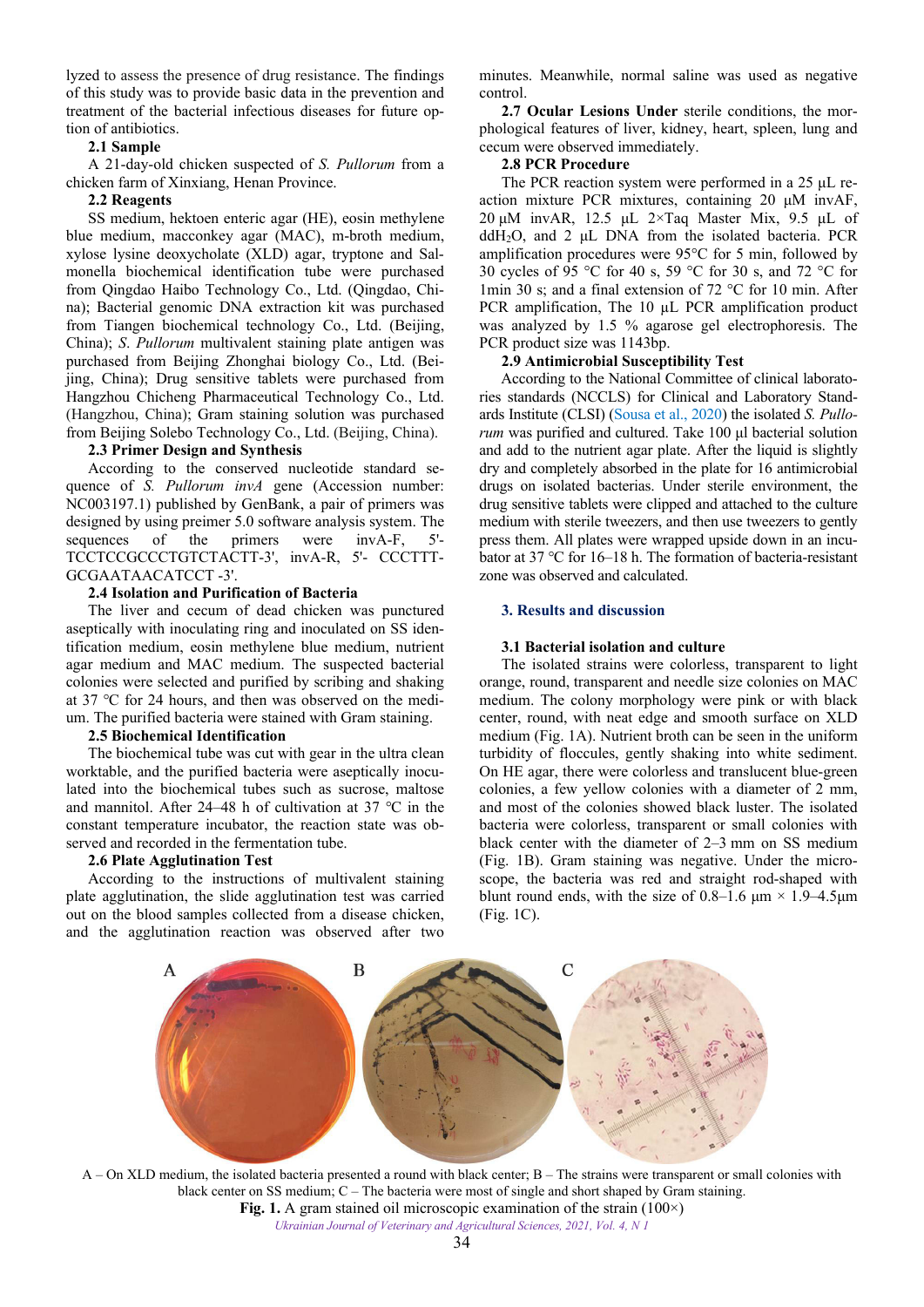# **3.2 Biochemical characteristics**

The isolated strains were inoculated into the biochemical identification kit for identification. The biochemical reaction characteristics are shown in Table 1. It can be seen that the isolate bacterium does not liquefy gelatin, can ferment glucose and produce gas on trisaccharide iron agar, and can not

metabolize lactose, can ferment sorbitol and glucose, does not produce indole. Methyl red test, MR test and indigo matrix test were positive. VP test and ONPG test were negative. These test results are consistent with the characteristics of *S. Pullorum.*

#### **Table 1**

Biochemical experiment results of the isolated strain

| Items                    | Isolates | Model strain | Test items       | Isolates | Model strain |
|--------------------------|----------|--------------|------------------|----------|--------------|
| Salicin                  |          |              | <b>ONPG</b>      |          |              |
| Glucose                  |          |              | Methyl red       |          |              |
| Urease                   |          |              | H <sub>2</sub> S |          |              |
| Amino acid decarboxylase |          |              |                  |          |              |
| Indole test              |          |              | Lysine           |          |              |
| Potassium cyanide        |          |              | Gelatin          |          |              |
| V-P test                 |          |              | MR               |          |              |
| Tartrate                 |          |              | Sorbitol         |          |              |

*Note:* "+" means positive; "-"" means negative

## **3.3 Plate Agglutination Assay**

Through the plate agglutination test, the strains isolated from the disease samples showed agglutination, while the negative control was no agglutination.

# **3.4 Autopsy assay**

The surface of liver was densely covered with small gray miliary necrotic foci (Fig. 2A). The heart was severely deformed with round appearance, punctate hemorrhage and large granuloma (Fig. 2B). There was yellow effusion in the abdominal cavity, and the kidney was swollen and congest-

ed (Fig. 2C). The spleen was swollen and necrotic with brittle texture and gray white nodules on the surface (Fig. 2D). Hemorrhagic catarrhal inflammation of the small intestine, gray white protuberant nodules on the mucosal surface of the colon. The cecum and cecal tonsils were enlarged with bleeding spots and small ulcers, and the contents were caseous (Fig. 2E). There was gray tumor like necrosis in the lung. The cysts are large with bleeding points (Fig. 2F).



A – Liver enlargement and necrosis; B – Granuloma on the surface of pericardium; C – The kidney is swollen and congested; D – The spleen is swollen, necrotic and brittle;  $E - C$ ecal enlargement;  $F -$ Massive hemorrhage of Fabricius cyst **Fig. 3** Gross pathological changes of different organs and intestinal tract

# **3.5 PCR results**

The PCR results generated the specific 1143-bp band, while the negative control showed not amplification bands.

The results showed that the isolated strain was *S*. *Pullorum* (Fig. 6).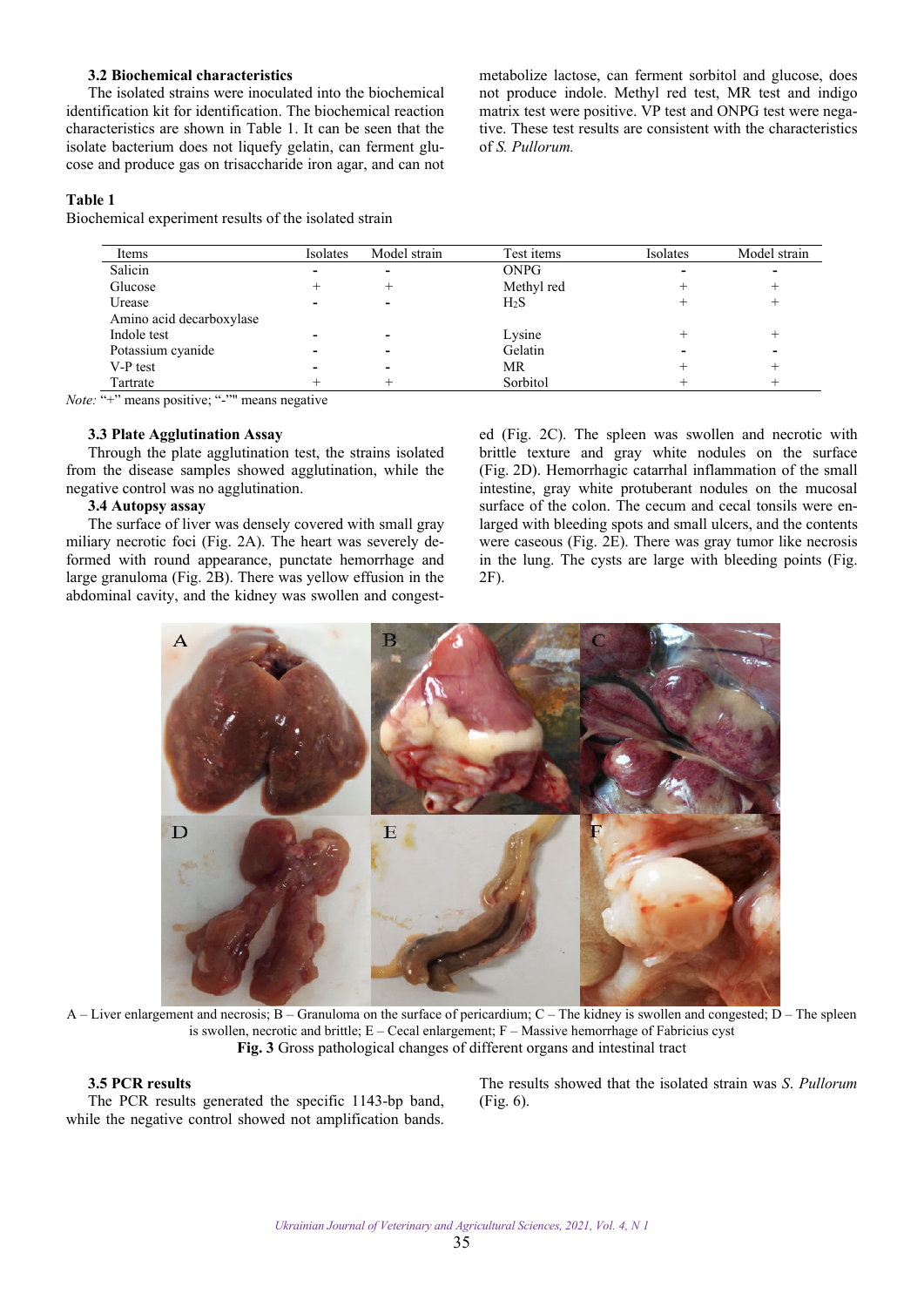

M – DL2000 DNA Marker; 1 – Negative control; 2 – The isolated strain **Fig. 4.** Electrophoretic map of invA gene of isolates identified by conventional PCR products

#### **3.6 Drug sensitivity test results**

The drug sensitivity of the isolated bacteria was determined by the drug sensitive disk method. The results showed (Table 2) that the isolated bacteria were resistant to

amoxicillin, tetracycline, ampicillin and cotrimoxazole, but sensitive to ceftiofur, ceftriaxone, mezlocillin and kanamycin.

#### **Table 2**

Drug sensitivity test results to 16 antibacterial drugs of isolated *S. Pullorum*

| Drugs            | Judgment standard<br>R I S | Diameter of bacteriostatic<br>zone/mm | Sensitivity |
|------------------|----------------------------|---------------------------------------|-------------|
| Amoxicillin      | ≤14 15-20 ≥21              | $\theta$                              | R           |
| Polymyxin        | $\leq$ 10 11-15 $\geq$ 16  | 16                                    | S           |
| Sulfamethazine   | $<$ 14 15-19 $>$ 20        | 6                                     | R           |
| Tetracycline     | $<$ 14 15-18 >19           | 7                                     | R           |
| Cefatriaxone     | $\leq$ 13 14-20 $\geq$ 21  | 36                                    | S           |
| Gentamicin       | $\leq$ 12 13-14 $>$ 15     | 28                                    | R           |
| Neomycin         | $≤12$ 13-16 ≥17            | 15                                    | I           |
| Ampicillin       | $\leq$ 15 16-20 $\geq$ 1   | $\Omega$                              | R           |
| Mezlocillin      | $\leq$ 17 18-20 $\geq$ 1   | 33                                    | S           |
| Ciprofloxacin    | $\leq$ 18 19-21 $\geq$ 22  | 6                                     | R           |
| Ceftiofur        | $\leq$ 14 15-17 $>$ 18     | 24                                    | S           |
| Fudaxin          | $\leq$ 14 15-17 $>$ 18     | 20                                    | S           |
| Neomycin         | $≤12$ 13-16 ≥17            | 29                                    | R           |
| Sulfamethoxazole | $\leq$ 23 24-32 $\geq$ 33  | 9                                     | R           |
| Kanamycin        | $\leq$ 13 14-17 $\geq$ 18  | 22                                    | S           |
| Streptomycin     | ≤13 14-16 ≥17              | 9                                     | R           |

#### **Discussion**

At present, *S. Pullorum* is an important zoonosis pathogen in Enterobacteriaceae, and it is also the most serious infectious disease in poultry industry [\(Gut et al., 2018\)](#page-4-0). According to previous reports ([Huang et al., 2016\)](#page-4-0) *S. Pullorum* has a global distribution, which can occur all year round, mostly in autumn. Especially in developed industrialized countries, the infection rate is rising ([Salem et al., 2015;](#page-4-0) [Wigley, 2017](#page-5-0); [Guo et al., 2018](#page-4-0)). In addition, it is of great significance to control the spread of Salmonella in the animal husbandry farm.

This experiment was conducted to detect the chicken infected with *S. Pullorum* from Xinxiang City, Henan Province. The liver and cecum of the diseased chicken was aseptically collected. The diagnosis was confirmed by the isolation and cultivation of pathogenic bacteria, staining microscopy, biochemical test, drug sensitivity test and PCR assay. The results showed that the diarrhea death of the chickens was caused by *S. Pullorum* infection in a chicken farm . At the same time, antimicrobial susceptibility test showed that the isolated wild strain was highly sensitive to ceftriaxone, amoxicillin, tetracycline, ampicillin and cotrimoxazole, which was basically consistent with the results reported by [Akinola et al. \(2019\)](#page-4-0). Different findings have been reported in the study of [Tamang et al. \(2014\)](#page-5-0) and [Ramirezhernandez](#page-4-0)  [et al. \(2021\)](#page-4-0), which may be related to different serotypes and regional differences of Salmonella. [Parvin et al.](#page-4-0) (2020) used multiplex PCR method to detect Salmonella from frozen muscle and found that resistant to tetracycline, which was consistent with our experimental results.

The drug resistance of bacteria is closely related to the drug resistance of chicken farm [\(Guo et al., 2014](#page-4-0)). In drug prevention and treatment of bacteria diseases, we should choose less or no drugs at ordinary times, and select highly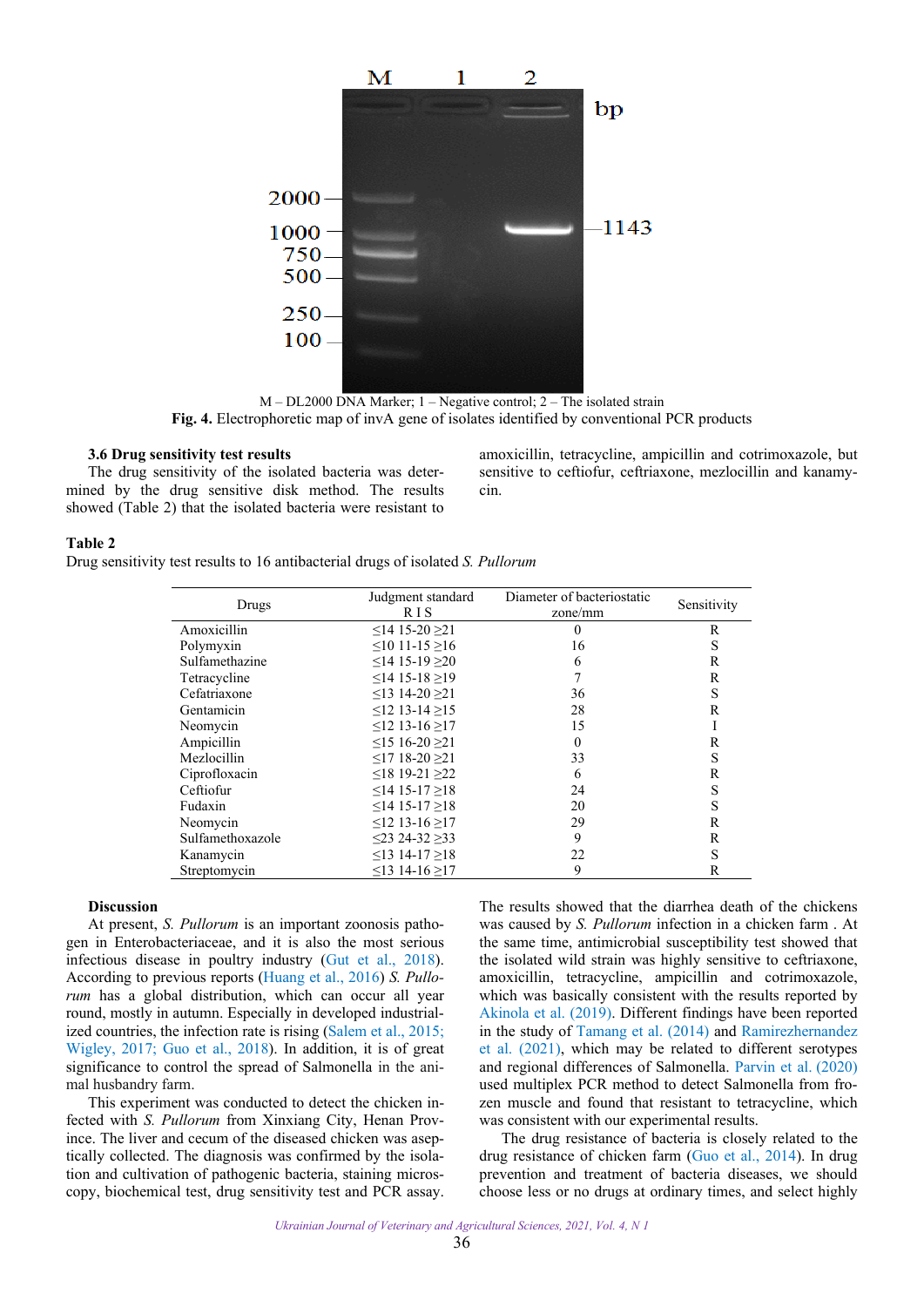<span id="page-4-0"></span>sensitive drugs in combination with the results of drug sensitivity test. Similarly, we should also consider the absorption of each drug in the body to determine the appropriate route of administration (Gharieb et al., 2015; Ahmed et al., 2019). Some researchers use probiotics "probiotics", so as to competitively inhibit Salmonella parasitism in the intestinal tract, and have also achieved good results, indicating that it is of great reference value in the prevention of *S.* Pullorum ([Torres et al., 2016](#page-5-0); Chen et al., 2020).

Although domestic and foreign scholars have carried out extensive research in various drug resistances of Salmonella, there are still many problems need to be solved (Nhung et al., 2017). In order to reduce the threat of Salmonella to human health and animal borne diseases, we must continue to conduct in-depth research on the pathogenic mechanism of *S. Pullorum*. Especially for the study of vertical transmission mechanism, which will help us find out some effective strategies to control animal infection diseases. At the same time, there is still a long way to strengthen the research of *S. Pullorum* vaccine, especially new vaccines, such as subunit vaccine, live vector vaccine and nucleic acid vaccine. The tolerance of *S. Pullorum* is a problem that we must take seriously and rising public health concerns. The coexistence of multidrug resistance and virulence genes in animals has a certain effect on the treatment of patients to humans (Ahmed et al., 2020). At present, strengthening quarantine and eliminating positive chickens is still effective measures to prevent and control the disease on the farm. It is known that the positive incidence rate and incidence rate of chickens are controlled by using vaccines and microecological preparations. The elimination of high incidence of chickens is an important step in preventing and controlling the disease, and provides conditions for the final purification of the disease.

#### **4. Conclusions**

In this study, a case chicken with diarrhea from a largescale chicken farm in Xinxiang, north China that was diagnosed as *S. Pullorum*, and potentially pathogenic . The results of drug sensitivity test showed that the isolated strain was amoxicillin, tetracycline, ampicillin and cotrimoxazole. Furthermore, our results can be made at the early stage of in animal feeding, reducing unnecessary losses, and has a certain application value for clinical prevention and control of *S. Pullorum*.

#### **Conflict of interest**

The authors declare that there is no conflict of interest.

#### **References**

- [Abakpa, G. O., Umoh, V. J., Ameh, J. B., et al. \(2014\). Diversity](https://doi.org/10.1016/j.enmm.2014.11.004) and antimicrobial resistance of *Salmonella enterica*, isolated from fresh produce and environmental samples. *Environmental Nanotechnology Monitoring & Management*, 3(5), 38–46. doi: 10.1016/j.enmm.2014.11.004.
- [Ahmed, A. O., Raji, M. A., Mamman, P. H., et al. \(2019\). Salmo](https://doi.org/10.4102/ojvr.v86i1.1667)nellosis: Serotypes, prevalence and multi-drug resistant profiles of Salmonella enterica in selected poultry farms, Kwara State, North Central Nigeria. *The Onderstepoort Journal of Veterinary Research*, 86(1), e1–e8. doi: 10.4102/ojvr.v86i1.1667.
- [Ahmed, N., Ali, Z., Riaz, M., et al. \(2020\). Evaluation of Antibiotic](https://doi.org/10.31557/APJCP.2020.21.5.1333)  Resistance and Virulence Genes among Clinical Isolates of Pseudomonas aeruginosa from Cancer Patients. *Asian Pac J Cancer Prev*, 21(5), 1333–1338. doi: 10.31557/APJCP.2020.21.5.1333.
- [Akinola, S. A., Mwanza, M., Ateba, C. N. \(2019\). Occurrence,](https://doi.org/10.2147/IDR.S217421)  Genetic Diversities And Antibiotic Resistance Profiles Of Salmonella Serovars Isolated From Chickens. *Infection and Drug Resistance*, 12, 3327–3342. doi: 10.2147/IDR.S217421.
- [Chen, C., Li, J., Zhang, H., et al. \(2020\). Effects of a probiotic on](https://doi.org/10.1016/j.psj.2020.07.017)  the growth performance, intestinal flora, and immune function of chicks infected with Salmonella pullorum. *Poultry Science*, 99(11), 5316–5323. doi: 10.1016/j.psj.2020.07.017.
- [Gharieb, R. M., Tartor, Y. H., & Khedr, M. H. E. \(2015\). Non-](https://doi.org/10.1186/s13099-015-0081-1)*Typhoidal Salmonella*, in poultry meat and diarrhoeic patients: prevalence, antibiogram, virulotyping, molecular detection and sequencing of class I integrons in multidrug resistant strains. *Gut Pathogens*, 7(1), 1–11. doi: 10.1186/s13099-015-0081-1.
- [Guo, R, Li, Z., Zhou, X., et al. \(2018\). Induction of arthritis in](https://doi.org/10.1016/j.vetmic.2018.11.032)  chickens by infection with novel virulent Salmonella Pullorum strains. *Veterinary Microbiology*, 228, 165–172. doi: 10.1016/j.vetmic.2018.11.032.
- [Guo, X., Wang, H., Cheng, Y., et al. \(2018\). Quinolone resistance](https://doi.org/10.1186/s12866-018-1368-4)  phenotype and genetic characterization of Salmonella enterica serovar Pullorum isolates in China, during 2011 to 2016. *BMC Microbiology*, 18(1), 225–231. doi: 10.1186/s12866-018-1368-4.
- [Gut, A. M., Vasiljevic, T., Yeager, T., et al. \(2018\). Salmonella](https://doi.org/10.1099/mic.0.000709)  infection – prevention and treatment by antibiotics and probiotic yeasts: a review. *Microbiology*, 164(11), 1327–1344. doi: 10.1099/mic.0.000709.
- Huang, Y. S., Wu, Y. C., Hu, C. W., et al. (2016). Isolation and Characterization of *Salmonell*a *spp*. in Sheltered Wild Birds in Taiwan. *Pakistan Veterinary Journal*, 36(4), 472–476.
- [Li, X., Nie, C., Liu, Y., et al. \(2019\). A genome-wide association](https://doi.org/10.1186/s12711-019-0492-4)  study explores the genetic determinism of host resistance to Salmonella pullorum infection in chickens. *Genetics Selection Evolution*, 51(1), 51–62. doi: 10.1186/s12711-019-0492-4.
- [Nhung, N. T., Chansiripornchai, N., & Carrique-Mas, J. J. \(2017\).](https://doi.org/10.3389/fvets.2017.00126)  Antimicrobial Resistance in Bacterial Poultry Pathogens: A Review. *Frontiers in Veterinary Science*, 4(126), 1–17. doi: 10.3389/fvets.2017.00126.
- [Parvin, M. S., Hasan, M. M., Ali, M. Y., et al. \(2020\). Prevalence](https://doi.org/10.4315/JFP-20-172)  and Multidrug Resistance Pattern of Salmonella Carrying Extended-Spectrum β-Lactamase in Frozen Chicken Meat in Bangladesh. *Journal of food protection*, 83(12), 2107–2121. doi: 10.4315/JFP-20-172.
- [Qiu, J. W., Xiao, C. Z., Tian, W., et al. \(2018\). Effect of dietary](https://doi.org/10.1186/s13620-018-0128-y)  oridonin supplementation on growth performance, gut health, and immune response of broilers infected with Salmonella pullorum. *Irish Veterinary Journal*, 71(1), 1–6. doi: 10.1186/s13620- 018-0128-y.
- [Ramirezhernandez, A., Carrascalcamacho, A. K., Brashears, M.](https://doi.org/10.3390/foods10030491)  M., et al. (2021). Genotypic Characterization of Antimicrobial Resistant Salmonella spp. Strains from Three Poultry Processing Plants in Colombia. *Foods*, 10(3), 491–507. doi: 10.3390/foods10030491.
- [Rodrigues, G. L., Panzenhagen, P., Ferrari, R. G., Paschoalin, V.](https://doi.org/10.1089/mdr.2019.0475)  M. F., & Conte-Junior, C. A. (2020). Antimicrobial Resistance in Nontyphoidal Salmonella Isolates from Human and Swine Sources in Brazil: A Systematic Review of the Past Three Decades. *Microbial Drug Resistance*, 26(10), 1260–1270. doi: 10.1089/mdr.2019.0475.
- [Salem, R. B., Abbassi, M. S., García, V., et al. \(2015\). Detection](https://doi.org/10.1111/zph.12234)  and molecular characterization of *Salmonella* enterica serovar Eppendorf circulating in chicken farms in Tunisia. *Zoonoses & Public Health*, 63(4), 320–327. doi: 10.1111/zph.12234.
- [Samykannu G., Vijayababu, P., et al. \(2019\). In Silico Characteri](https://doi.org/10.1089/cmb.2018.0010)zation of B Cell and T Cell Epitopes for Subunit Vaccine Design of Salmonella typhi PgtE: A Molecular Dynamics Simulation Approach. *Journal of Computational Biology A Journal of Computational Molecular Cell Biology*, 26(2), 105–116. doi: 10.1089/cmb.2018.0010.
- [Song, Y., Wang, F., Song, Y., et al. \(2020\). Occurrence and Char](https://doi.org/10.3389/fvets.2020.00479)acterization of Salmonella Isolated From Chicken Breeder Flocks in Nine Chinese Provinces. *Frontiers in Veterinary Science*, 8(7), 479–489. doi: 10.3389/fvets.2020.00479.

*Ukrainian Journal of Veterinary and Agricultural Sciences, 2021, Vol. 4, N 1*